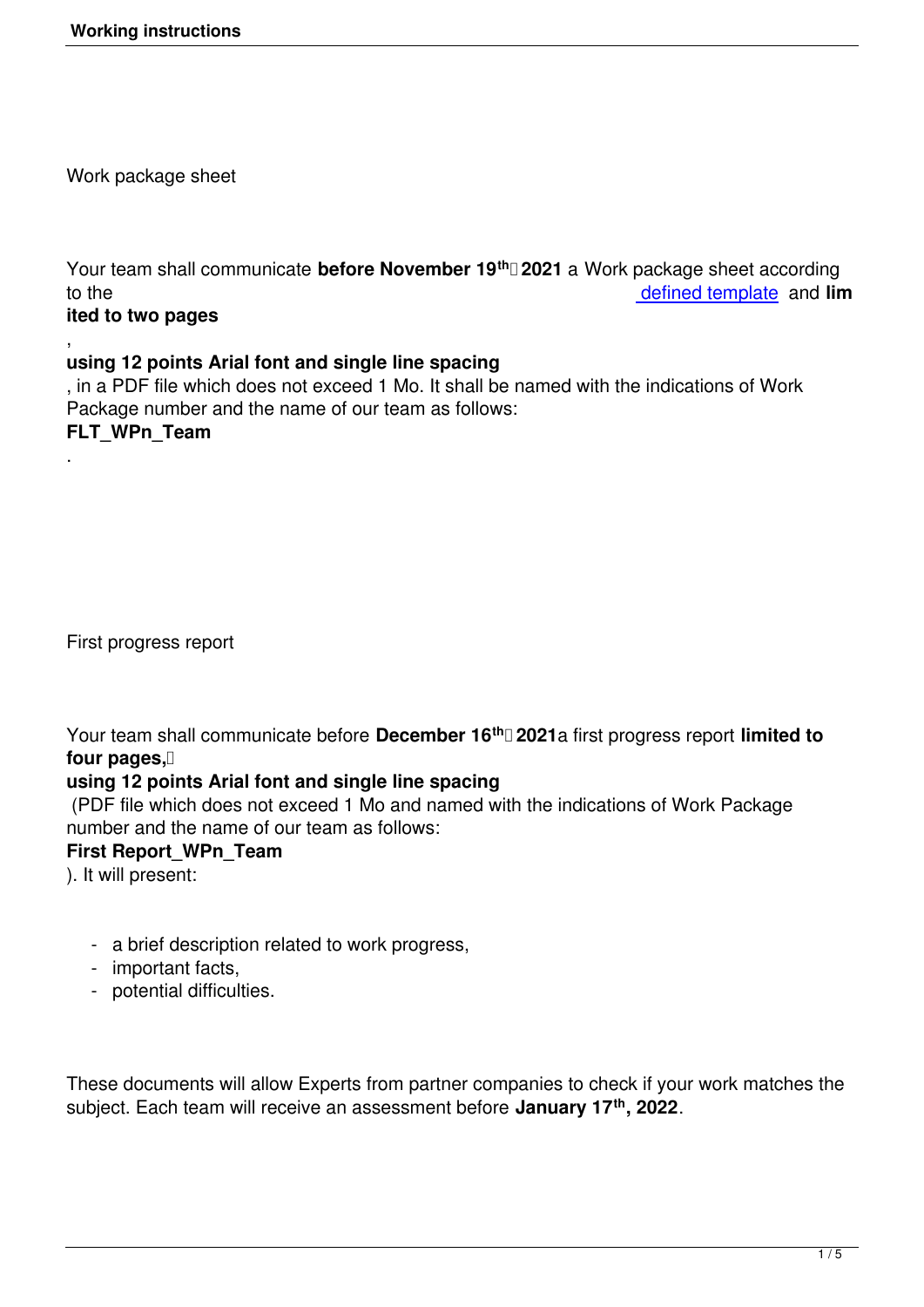Second progress report

You shall send a second progress report limited to four pages, using 12 points Arial font **and single line spacing** (PDF file which does not exceed 1 Mo) before **February 28 th**

#### **2022**

. It will present, at least, the detailed table of content of the final report and the answers to the issues indicated by Experts.

Summary

.

You shall send a ten-line summary, using 12 points Arial font and single line spacing, ab out the work you performed (PDF file which does not exceed 1 Mo) before **April 2 nd 2022**

Deliverable items

**1 – Final report**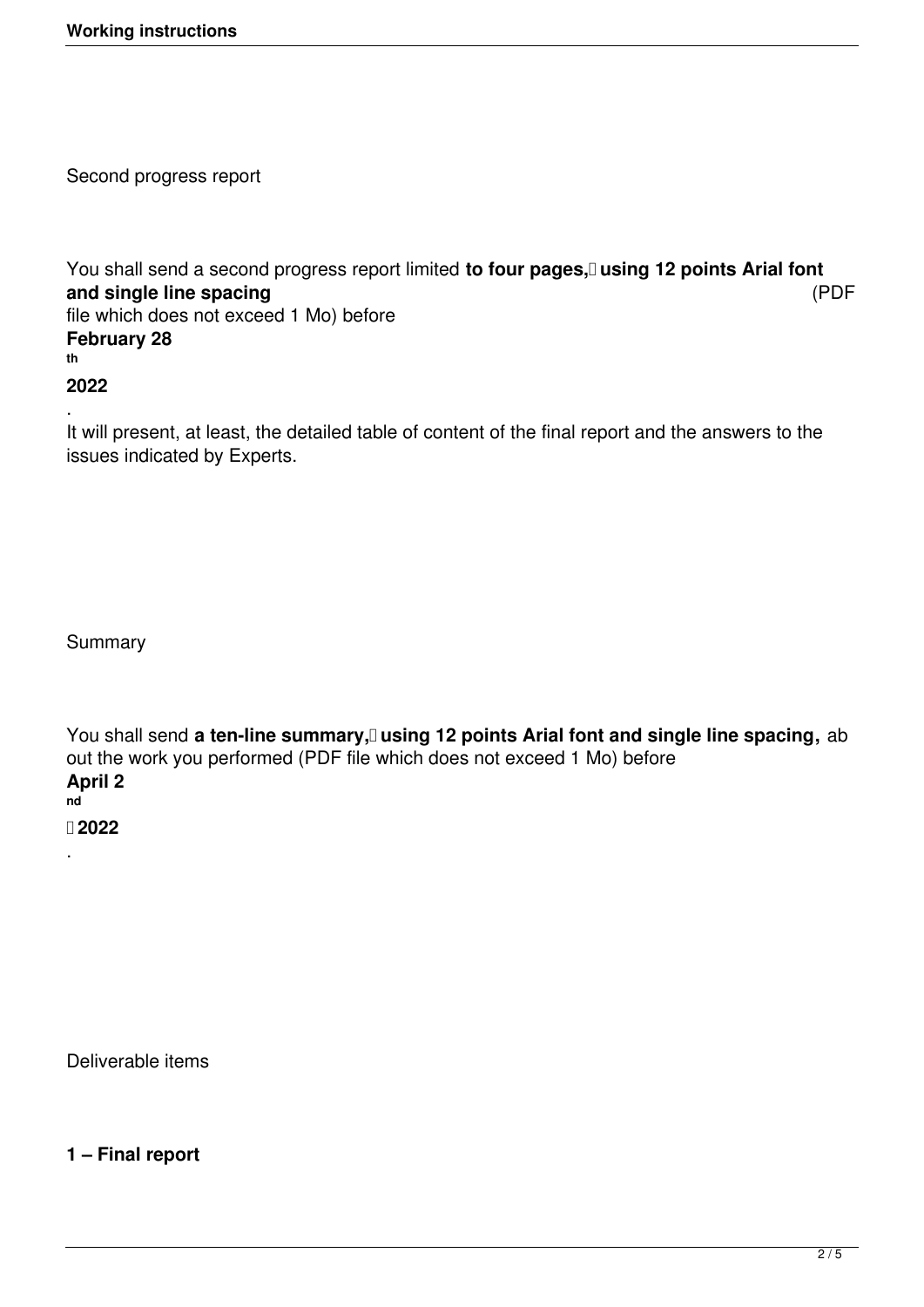A report explaining your work shall be delivered in English:

- It shall be sent to the Organisation Committee by email before **May 16th, 2022**,

- It must be a PDF file which does not exceed 5 Mo. It is limited to 50 pages, and shall be named with the indications of Work Package number and the name of our team as follows: **1\_Report\_WPn\_Team**

## **2 – Poster**

In order to summarize your work, you will write a poster, in English, according to the defined template.

 [- It mu](images/stories/docx/2_Poster_WPn_Team.pptx)st be sent to the Organisation Committee by email before **May 16th, 2022[,](images/stories/docx/2_Poster_WPn_Team.pptx)**

- It must be a PDF file<sup>n</sup> which does not exceed 2Mo. It shall be named with the

indications of Work Package number and the name of our team as follows:

# **2\_Poster\_WPn\_Team**

An exhibition of all posters will take place during the next Suborbital Day on **June 23rd, 2022** at Air and Space Museum at Le Bourget. The best one will be rewarded.

## **3 – Work summary**

We ask each team to send a summary in local language (recto) and in English (verso) (for Universities from United Kingdom, summary in French (recto) and English (verso)), according to the defined template.

 - The digital file (**Word document, 2 Mo maxi** [and name](images/stories/docx/3_Booklet_WPn_Team.docx)d with the indications of Work Package number and the name of our team as follows:

## **3\_Booklet\_WPn\_Team**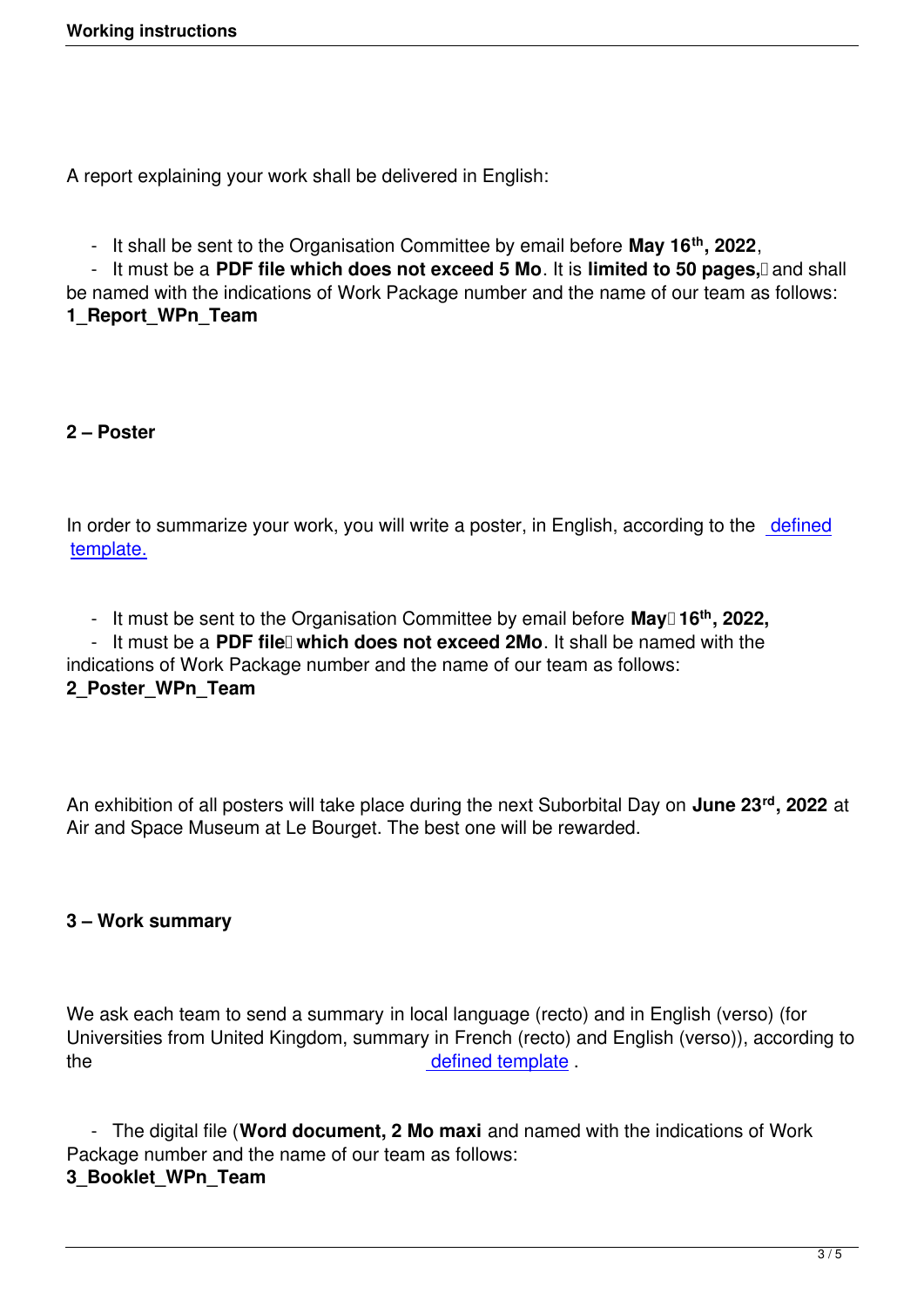**, 2022 at the latest.**

illustrations can be added in the columns (recommended); recto and verso could contain different pictures. Those summaries will constitute the collection of the students' work for the tenth edition of the Challenge. This document will be given to the participants during the Suborbital day and will be uploaded on the Student Aerospace Challenge's website (see "2020-2021 booklet"

). It will allow the current and future teams to know the approached topics and the proposed innovations. This collection will also be used as a mean to promote the Student Aerospace [Challenge.](images/stories/pdf/Livret_Defi2021.pdf)

Presentation for the Suborbital Day

The Suborbital Day is similar to a congress; each team has a 10 minute-slot (time for questions not included) to present its work. **Attendance of at least one team member is mandatory**

The presentation slides will be in English and the Students would have to talk in English. Be careful not to penalize you in time and understanding. The best presentation will be rewarded.

- You must send your presentation to the Jury by email before **June 10th, 2022**,

 - It must be a **PowerPoint file which does not exceed 7 Mo** (We are unable to install specific software on the computer used during the Suborbital Day).